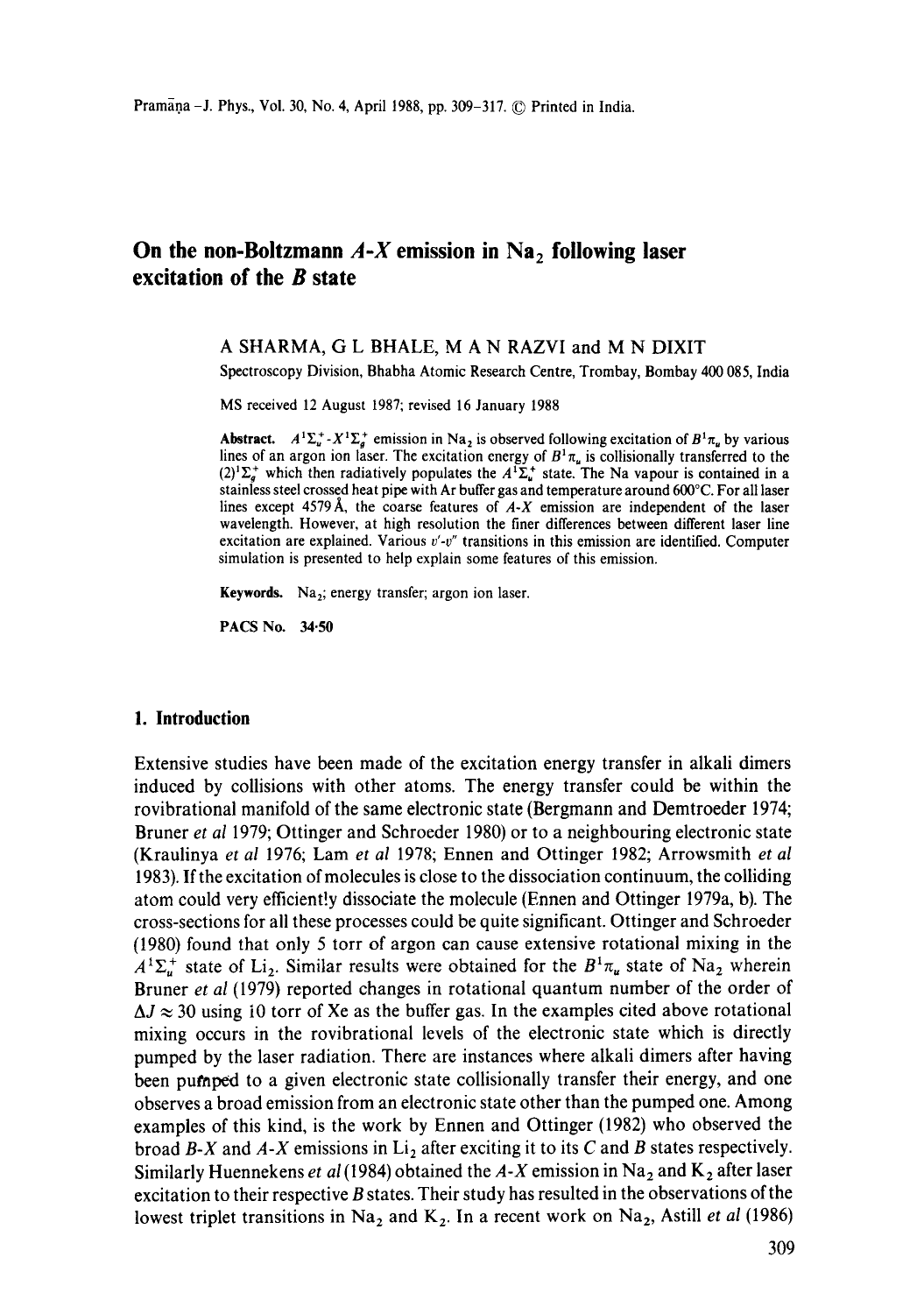observed a quasi-continuous emission in Na<sub>2</sub> due to the  $A^{1}\Sigma_{a}^{+} \cdot X^{1}\Sigma_{a}^{+}$  transition following the laser excitation of the  $B^1\pi_{\mu}$  state. This process involves the  $B^1\pi_{\mu} \rightarrow (2)^1\Sigma_a^+$ excitation energy transfer as shown by Hussein *et al* (1985). In the present work we submit the results obtained from the reinvestigation of studies made by Astill *et al*  (1986). Good signal-to-noise ratio in our experiments enabled us to uniquely identify the vibrational levels involved in the transitions which significantly differ from those reported by Astill *et al* (1986). We have simulated the observed spectrum in support of our identification.

### **2. Experimental**

A schematic of the experimental set-up used is shown in figure 1. The sodium vapour is contained in a stainless steel crossed heat pipe oven. Each ann of the heat pipe is about 20 cm in length and 2 cm in diameter. The end of each arm is covered with a glass window for passing the laser beam and to observe the fluorescence. The heat pipe is heated in the middle with cartridge heaters and temperatures up to 1000 K can be easily obtained. The temperature was measured using a chromel-alumel thermocouple and was kept constant within  $\pm 2$  K. Argon buffer gas is used to prevent the sodium vapour from migrating to the glass windows. The ends of the arms of the heat pipe have water jackets to keep the glass windows cold. The pressure of the gas inside the heat pipe is measured with a Bourdon gauge that has been precalibrated with a mercury manometer. Argon pressure between 10 and 120 torr was used in the experiment. Various lines of an argon ion laser (Spectra Physics model 164) are used to excite  $Na<sub>2</sub>$ molecules to the  $B^1 \pi_u$  state. Fluorescence was monitored in a direction perpendicular to the laser beam using 0.5 meter monochromator (Mckee Pedersen Instruments Co.)



Figure 1. A schematic experimental set-up using a stainless steel heat pipe for containing the sodium vapour.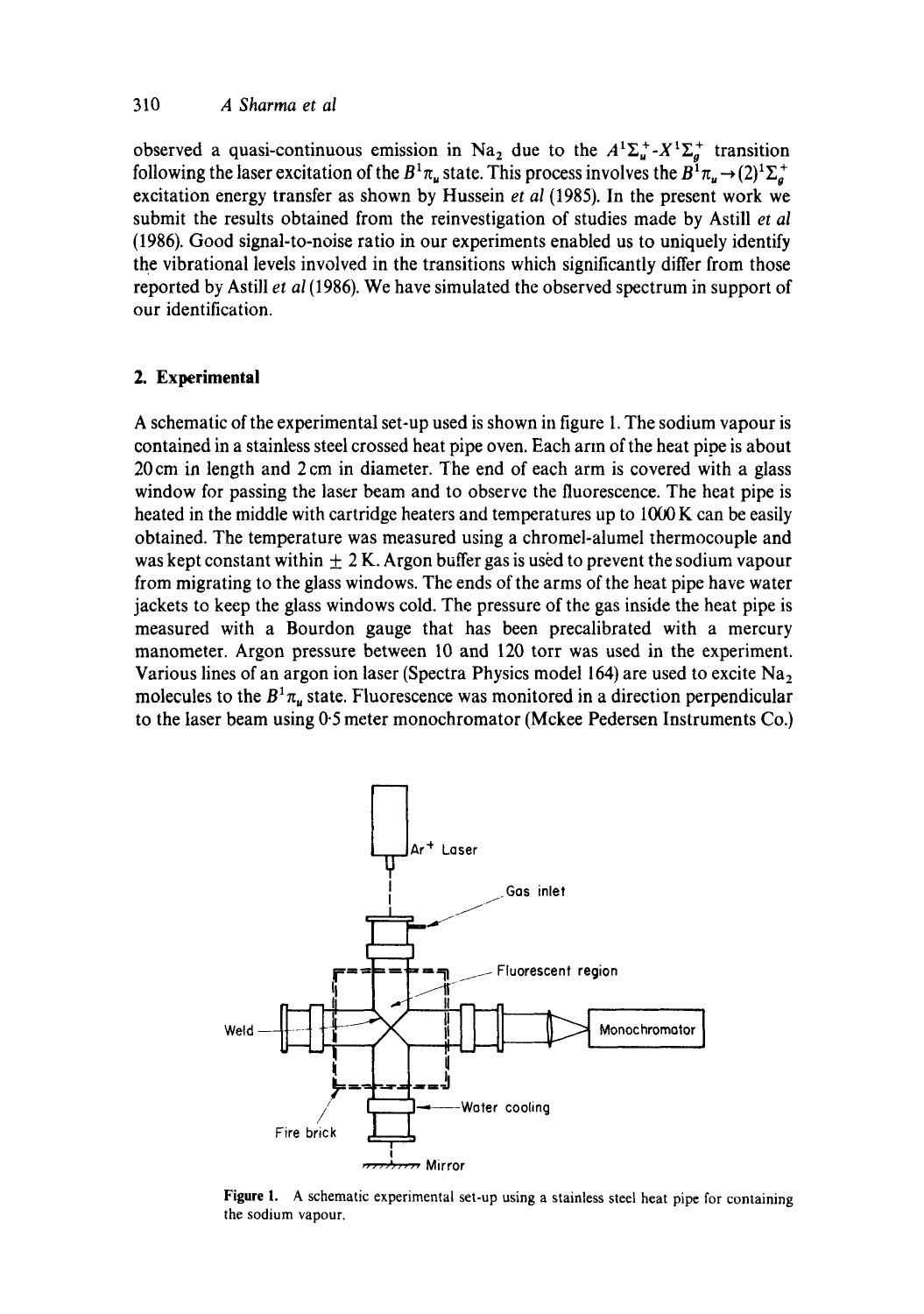fitted with an uncooled photomultiplier tube (EMI 9558 QB). Neon lines from an electrodeless discharge tube were used for wavelength calibration.

### **3. Results and discussion**

Fluorescence in sodium vapour is observed when excited by  $5145 \text{ Å}$ ,  $4965 \text{ Å}$ ,  $4880 \text{ Å}$ , 4765 Å and 4579 Å lines of an argon ion laser. All these lines excite Na<sub>2</sub> molecules to the  $B<sup>1</sup> \pi_u$  state (Kusch and Hessel 1978). In addition to the usual *B-X* fluorescence of Na<sub>2</sub>, a structured emission between 6000 Å and 7500 Å was observed. The rapidly deteriorating response of our photomultiplier tube prevented us from recording the spectrum on the longer wavelength side of 7500 Å. Figure 2 shows a typical chart recorder trace of *A-X* emission using 4880 A, laser line. The coarse features of this emission are in complete agreement with the observation of Astill *et al* (1986) who identified it as the  $A^{1}\Sigma_{u}^{+}$  -  $X^{1}\Sigma_{a}^{+}$  emission. However the better signal-to-noise ratio in our measurements has made it possible to identify each of the peaks in this highly structured emission. The identification is also shown in figure 2. On the basis of a computer simulation, Astill *et al* (1986) argued that the emission could be best explained by a very broad Gaussian population distribution function of the form  $(\alpha/\pi)^{1/2}$  exp  $(-\alpha(v - v_0)^2)$  where  $v_0$  is the central vibrational level of the A state and  $\alpha = 1/750$ .  $v_0$  was assumed to be between 44 and 54 for the best fit with the experimentally observed *A-X* emission. This does not agree with our observation. From individual identification of each of the *A-X* bands we find that most of the observed emission could be explained by a few low-lying



Figure 2.  $A-X$  emission in Na<sub>2</sub> using 4880 Å laser line excitation. The running index on the horizontal lines represents the vibrational quantum in the  $A$  state.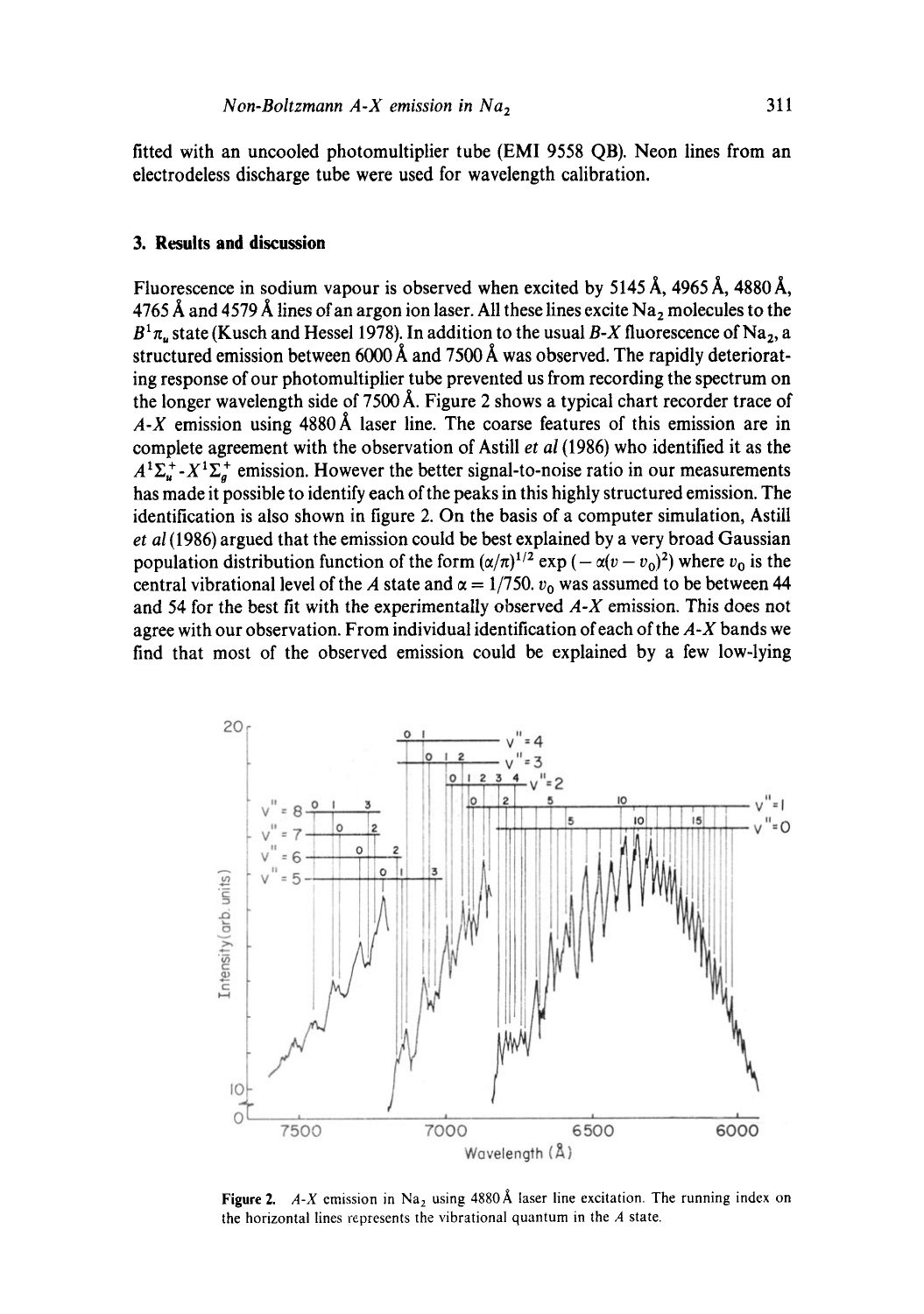vibrational levels in the  $A^1\Sigma_u^+$  as shown in figure 2. The spectrum in figure 2 was recorded for a cell temperature of 850K, 60torr buffer gas pressure and a low monochromator resolution of  $10 \text{ cm}^{-1}$  HWHM. Under identical experimental conditions 5145 Å, 4765 Å and 4965 Å give the same  $A-X$  emission. The envelope of the emission varies somewhat for different laser lines but every peak in the structure of this emission is identically reproduced. In contrast to the observation made by Astill *et al*  (1986), the 4579 A incident light does not produce the above mentioned *A-X* emission. Figure 3 shows the emission obtained by using  $5145 \text{ Å}$  and  $4579 \text{ Å}$  laser lines. While the emission produced by  $5145 \text{ Å}$  laser line is identical in structure to that produced by 4880 Å line (figure 2), that produced by 4579 Å is completely different. In fact the emission due to 4579 Å laser line is just the pressure broadened wing of the Na D line. This has been shown to be due to the formation of NaAr Van der Waals molecule (York *et al* 1975).

As discussed by Astill *et al* (1986), the most likely mechanism for populating the  $A^1\Sigma_u^+$  is by collisional transfer of  $B^1\pi_u$  state population to the  $(2)^1\Sigma_a^+$  followed by radiative decay to the  $A^1\Sigma_u^+$  state. Hussein *et al* (1985) studied the  $(2)^1\Sigma_g^+$ - $A^1\Sigma_u^+$ fluorescence following a very efficient  $B^1\pi_u \to (2)^1\Sigma_g^+$  collisional transfer. The mechanism for this excitation transfer could be represented by the equation

$$
Na_2(B^1\pi_u) + X \to Na_2((2)^1\Sigma_a^+) + X. \tag{1}
$$

Figure 4 shows the relevant potential energy curves of  $Na<sub>2</sub>$  to understand this.

In an earlier work, Astill et al (1986) had argued X to be Na atom in 3S state. Hussein *et al* (1985) in their theoretical treatment of  $B^1\pi_u \rightarrow (2)^1\Sigma_a^+$  collisional transfer assumed



Figure 3. *A-X* emission in Na<sub>2</sub> using 5145 Å (upper trace) and 4579 Å (lower trace) laser line excitations.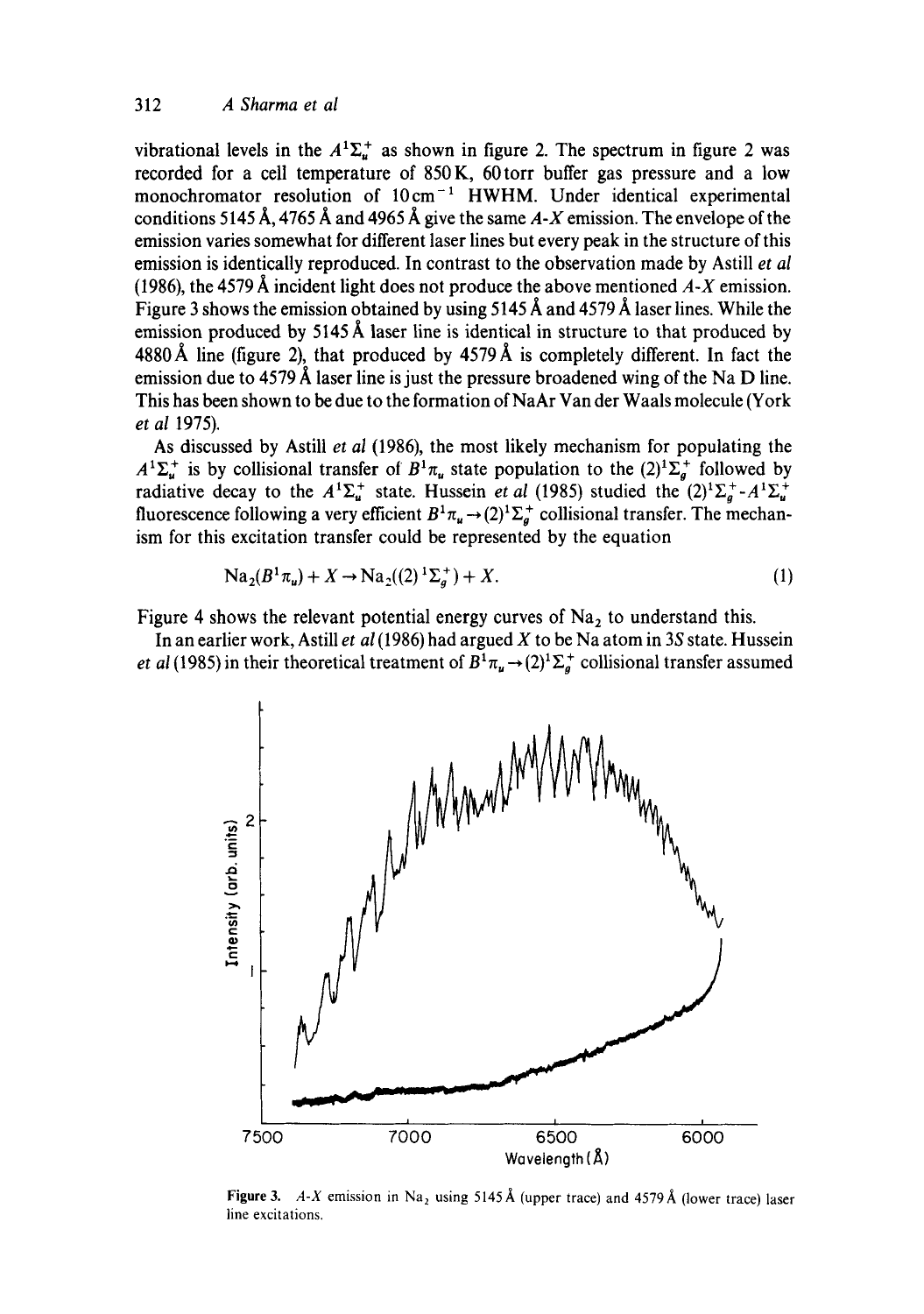

Figure 4. Some low lying potential energy curves of  $Na<sub>2</sub>$  molecule, used for explaining the collision induced *A-X* emission.

 $X$  to be an Na atom in the 3P state. However, no experimental justification for this was given. In our recently concluded experimental study we have shown that  $X$  is to be identified with Ar atom. These results will be published elsewhere. In this paper we confine ourselves to some hitherto unexplained characteristics of the collisionally induced *A-X* emission as mentioned earlier in the introduction.

It is observed that under low resolution (HWHM =  $10 \text{ cm}^{-1}$ ) the structure in *A-X* emission is identical for 5145 Å, 4965 Å, 4880 Å and 4765 Å laser line excitation. To explain this we observe that all these laser lines populate the same energy region in the  $B^1\pi_u$  state (1000-2000 cm<sup>-1</sup> above  $v = 0$ ) (Kusch and Hessel 1978). The  $B^1\pi_u$  state population induced by these four laser lines is further equalized because of extensive rotational mixing induced by collisions with argon atoms. As mentioned earlier (Bruner *et al* 1979) a buffer gas pressure of only 10 torr causes  $\Delta J$  to change by as much as 30. In our experiments we have used an argon pressure of around 60 torr for most runs. The 4579 Å laser line behaves differently in that it populates  $B^1\pi_u$  within 200 cm<sup>-1</sup> of the dissociation limit (Kusch and Hessel 1978). The presence of argon at a pressure of 10-80 torr can very efficiently dissociate these molecules excited by 4579 Å line (Ennen and Ottinger 1979a, b).

Collisionally-induced dissociation cross-section varies as  $\exp(-\Delta E/kT)$ ,  $\Delta E$  being the energy difference of a given rovibrational level as measured from the dissociation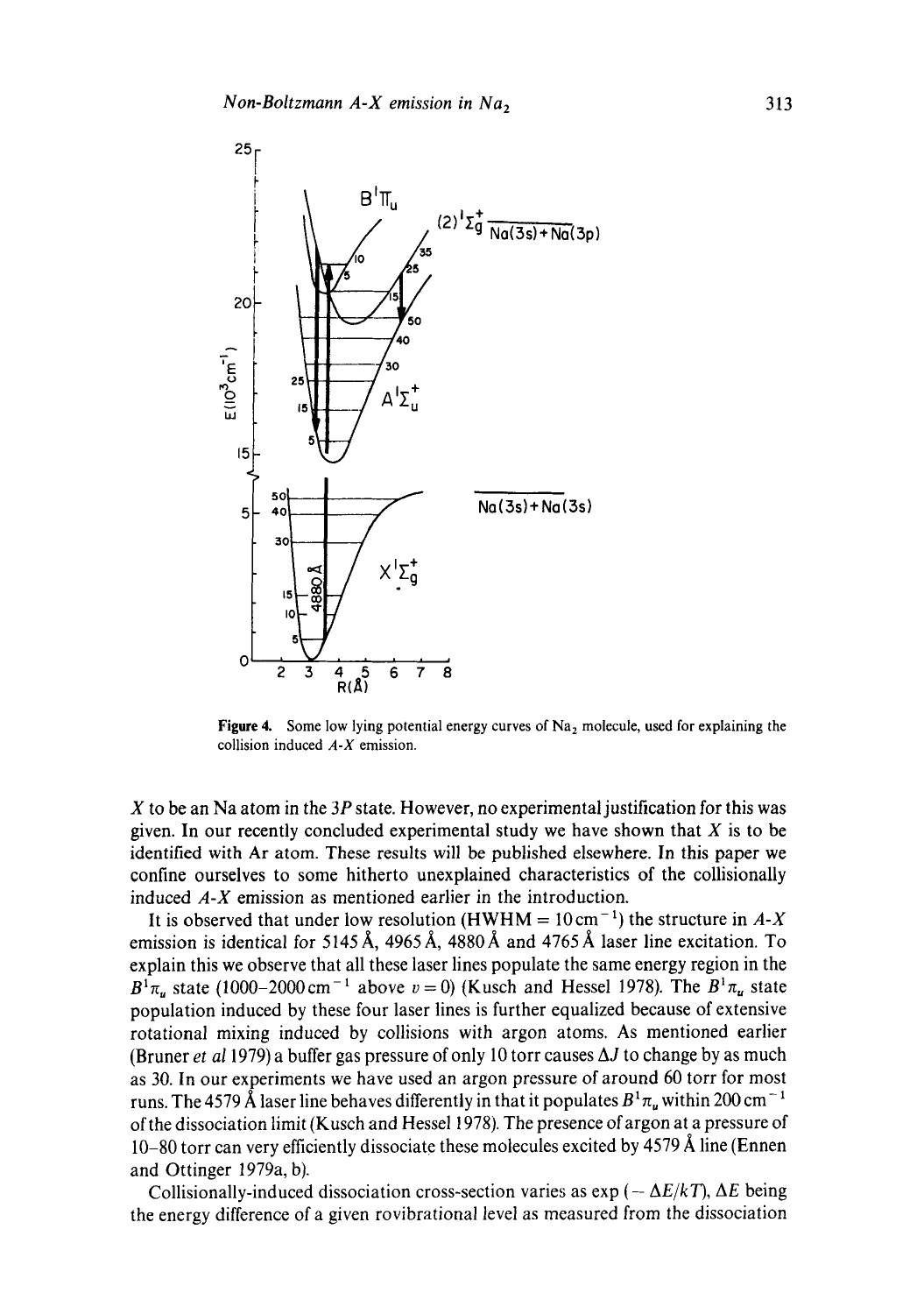limit.  $\Delta E$  is about 200 cm<sup>-1</sup> for 4579 Å laser line induced  $B^1\pi_u$  state population as compared to  $\sim 1500 \text{ cm}^{-1}$  for  $B^1 \pi_u$  levels populated by other four laser lines used. Under somewhat higher resolution (HWHM =  $5 \text{ cm}^{-1}$ ), the *A-X* emission induced by 4965 Å and 4765 Å remains almost the same as at lower resolution. However,  $A-X$ emission induced by  $4880 \text{\AA}$  or  $5145 \text{\AA}$  laser lines shows further rotational structure within each of the assigned bands. This can be seen in runs  $A$  and  $C$  in figure 5 in which the  $A-X$  emission due to 4880 Å line shows up the structure whereas that due to 4965 Å line does not. This can be explained with the help of table 1. As can be seen both 4880  $\AA$ and 5145 Å laser lines excite mainly those levels that have odd values for the rotational quantum number J in the ground state  $X^1\Sigma_g^+$ . These correspond to the electronic wavefunction which is antisymmetric with respect to the exchange of the two Na nucleii. Collisions do not change this symmetry (Herzberg 1950) and so the  $Na<sub>2</sub>$ molecules end up with odd J in  $(2)^{1}\Sigma_{a}^{+}$  state after  $B^{1}\pi_{u} \rightarrow (2)^{1}\Sigma_{a}^{+}$  collisional transfer. Only P and R radiative transitions are allowed in the  $(2)^1\Sigma_d^*$ - $A^1\Sigma_u^+$  decay. Thus only even J levels are populated in the  $A^{T} \Sigma_{u}^{+}$  state. Experimentally, we find that excitation by either 5145 Å or 4880 Å laser line produces precisely the same structure in the A-X as shown in figure 5a. In their analysis of  $(2)^{1}\Sigma_{q}^{+}\text{-}A^{1}\Sigma_{u}^{+}$  transition Hussein *et al* (1985) also



Figure 5. *A-X* emission in Na<sub>2</sub> using 4880 Å (trace A) and 4965 Å (trace C) laser line excitation. Traces B and D represent the computer simulations for A and C respectively.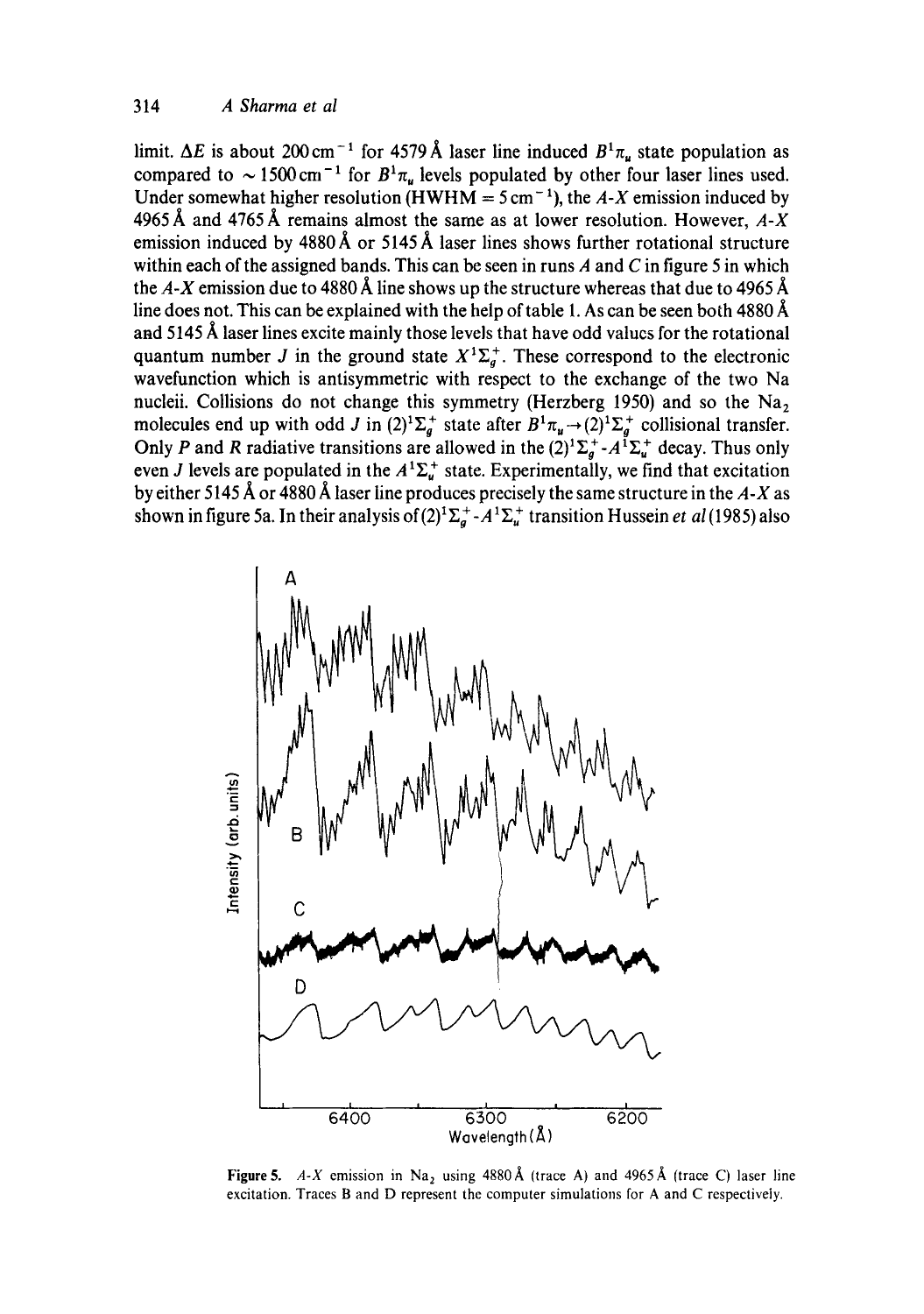| <b>Exciting line</b> |    | <b>Excited</b> transition |     |     |  |
|----------------------|----|---------------------------|-----|-----|--|
| $(\AA)$              | v' | v''                       | ľ   | "1  |  |
| 5145                 | 9  | 12                        | 64  | 65  |  |
|                      | 11 | 14                        | 49  | 49  |  |
|                      | 0  | $\overline{2}$            | 152 | 151 |  |
|                      | 13 | 15                        | 74  | 73  |  |
| 4965                 | 7  | 6                         | 43  | 44  |  |
|                      | 8  | 7                         | 28  | 29  |  |
| 4880                 | 6  | 3                         | 43  | 43  |  |
|                      | 10 | 6                         | 42  | 41  |  |
|                      | 9  | 5                         | 56  | 55  |  |
|                      | 3  | 0                         | 75  | 75  |  |
| 4765                 | 6  | 0                         | 27  | 28  |  |
|                      | 10 | 3                         | 12  | 13  |  |
| 4579                 | 27 | 7                         | 31  | 31  |  |
|                      | 28 | 7                         | 43  | 43  |  |
|                      | 29 | 8                         | 25  | 24  |  |

Table 1. Some of the strongest transitions induced by various lines of an argon ion laser (Kusch and Hessel 1978).



Figure 6. Assumed population distribution in A state vibrational levels for simulation of  $A-X$  emission excited by 4880 Å and 4965 Å laser lines.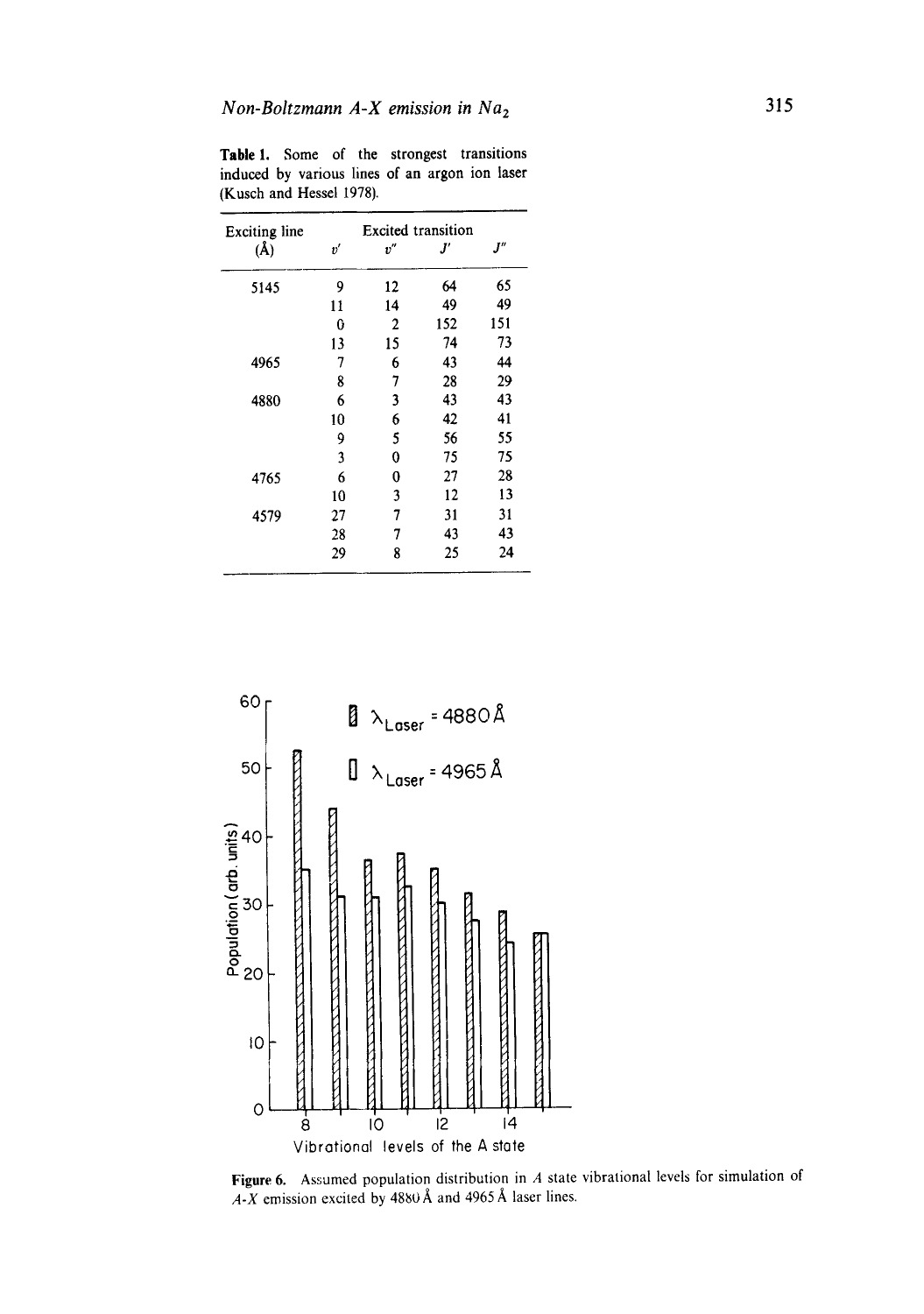noticed that excitation by 4880 Å populates only odd J levels in the  $(2)^{1}\Sigma_{g}^{+}$  state. Figure 5b is a simulation of a small part of the  $A-X$  emission excited by 4880  $\AA$  laser line. For this, we have used the equation of Herzberg (1950) for the intensity,

$$
I_{v'v''} = \frac{64}{3} \pi^4 c v^4 \omega_{J'} S_{J'J''} R^2 N_v |\langle v'|v''\rangle|^2,
$$
 (2)

where  $N_v$  is the population of the v' level of the excited state,  $\langle v'|v''\rangle$  is the Frank-Condon (FC) overlap integral,  $\omega_{I}$  accounts for the nuclear spin statistics and  $S_{I'I''}$  is the Honl-London factor. The assumed population distribution of the A state vibrational levels which contributes to this part of *A-X* emission is shown in figure 6. Only even J values ( $J = 0, 2, 4, ..., 70$ ) in  $A^{T} \Sigma_{u}^{+}$  have been considered and a Boltzmann distribution assumed over them. In simulation the FC factors were calculated using a computer program and were assumed to be rotationally independent. These factors were checked against those of Zemke *et al* (1981) and were found to be in good agreement. The Honl-London factors were obtained from the usual formulae (Herzberg 1950). It was seen that increasing the range of  $J$  does not drastically change the simulated spectrum. The range of  $J$  assumed is reasonable because under Boltzmann distribution in the  $A^1\Sigma_u^+$  state, the maximum population at 800 K corresponds to  $J \approx 45$ . This assumption has obvious limitations. It is questionable if within the relatively short lifetimes of all the electronic states involved, the molecules have time to reach a distribution which is truly Boltzmann. Nevertheless the simulated spectrum (figure 5b) shows close resemblance to the observed one (figure 5a) even in finer details. Figure 5c shows a small part of the observed *A-X* emission obtained with 4965 Å incident light. As seen in table 1 both even as well as odd J levels in  $X^1\Sigma_g^+$  are involved in pumping the *X-B* laser induced transition. Invoking earlier arguments it is clear that both even and odd J levels are populated in the  $A^1\Sigma^+_u$  state. Thus to simulate the spectrum in figure 5c we assume a Boltzmann distribution in all J between 0 and 70. Figure 6 shows the assumed population distribution in those vibrational levels of the  $A^{1}\Sigma_{u}^{+}$  which contribute most to this part of A-X emission. Clearly, the agreement between observed emission (figure 5c) and the simulated emission (figure 5d) is very good.

In conclusion, we have been able to clearly identify the various *v'-v"* transitions involved in the  $A-X$  emission of  $Na<sub>2</sub>$  resulting under high argon pressure when excited by various argon ion laser lines. We have been able to explain the shape of this emission under high resolution when excited by 4880  $\AA$  and 5145  $\AA$  lines and how it differs from the emission obtained by either  $4765 \text{\AA}$  or  $4965 \text{\AA}$  laser lines. Finally, we have also explained why the 4579 Å laser line does not produce the highly structured  $A-X$ emission as for other laser lines. Further work is being carried out towards identifying similar excitation transfer processes in other alkali systems.

## **Acknowledgements**

We thank Dr S L N G Krishnamachari, Dr V B Kartha and Dr T K Balasubramanian for critically reading the manuscript and for many useful comments.